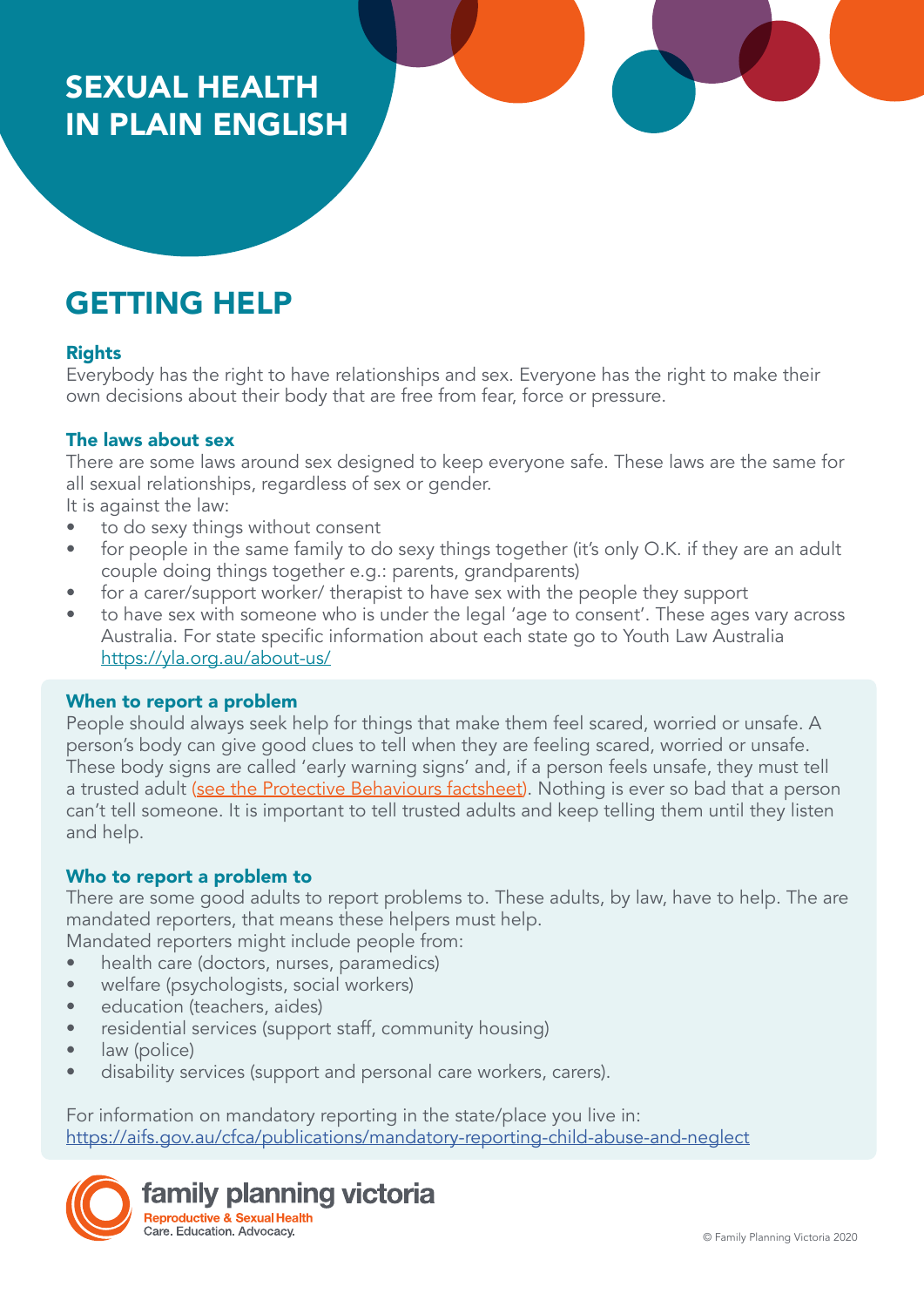Problems around sex, including sexual abuse or image-based abuse (when someone threatens to or shares private images of a person without their consent) should be reported. The reporting process may be different from state to state.

People can report a problem to:

- a support provider
- the police
- a person/institution through an advocate
- The National Disability Abuse and Neglect Hotline (To make a report, contact the Hotline on 1800 880 052 or send an email to: hotline@workfocus.com)

### How to report a problem

For most people, the first person to go to when wanting to report a problem may be someone from their safety team (a trusted adult, parent, support worker). These people can help someone decide what to do [\(see the Protective Behaviours factsheet\).](https://www.fpv.org.au/assets/resources/FPV_PlainEnglishResources_FA_ProtectiveBehaviours.pdf) Sometimes it might be necessary to talk to the police. Someone from the safety team should be able to help. If the first person you tell doesn't listen, keep telling people in your safety team until someone listens and helps. If the person with the problem feels confident to make a report themselves, they can contact the police on 131 444 Australia-wide.

#### For support people

It is important for parents, carers and support workers to set up an environment in which it is O.K. to talk about private body parts or sexual behaviour.

Empower people to be agents for their own safety by developing support networks that they can call upon during times when they feel unsafe. These networks can provide encouragement, assistance or action.

A personal network of trusted, helping adults needs to be reviewed regularly to ensure that:

- the adult is available
- the person still feels safe with that adult

Support workers may find themselves dealing with complex and sensitive personal relationship issues or dilemmas that have no easy answers. Support workers can do many things to become more comfortable in dealing with personal relationships.

They can:

- suggest taking time during staff or work meetings to discuss specific issues
- ask for relevant training
- learn more about healthy relationships, sexuality and sexual health.

There are many excellent books, videos and other resources that focus on sexuality and disability.

People with disability have a right to know about avenues for complaint if they believe they are victims of abuse or neglect. Cases of abuse and neglect can include physical, sexual, psychological, legal and civil abuse, restraint and restrictive practices, or financial abuse. It can also include the withholding of care and support that exposes an individual to harm.